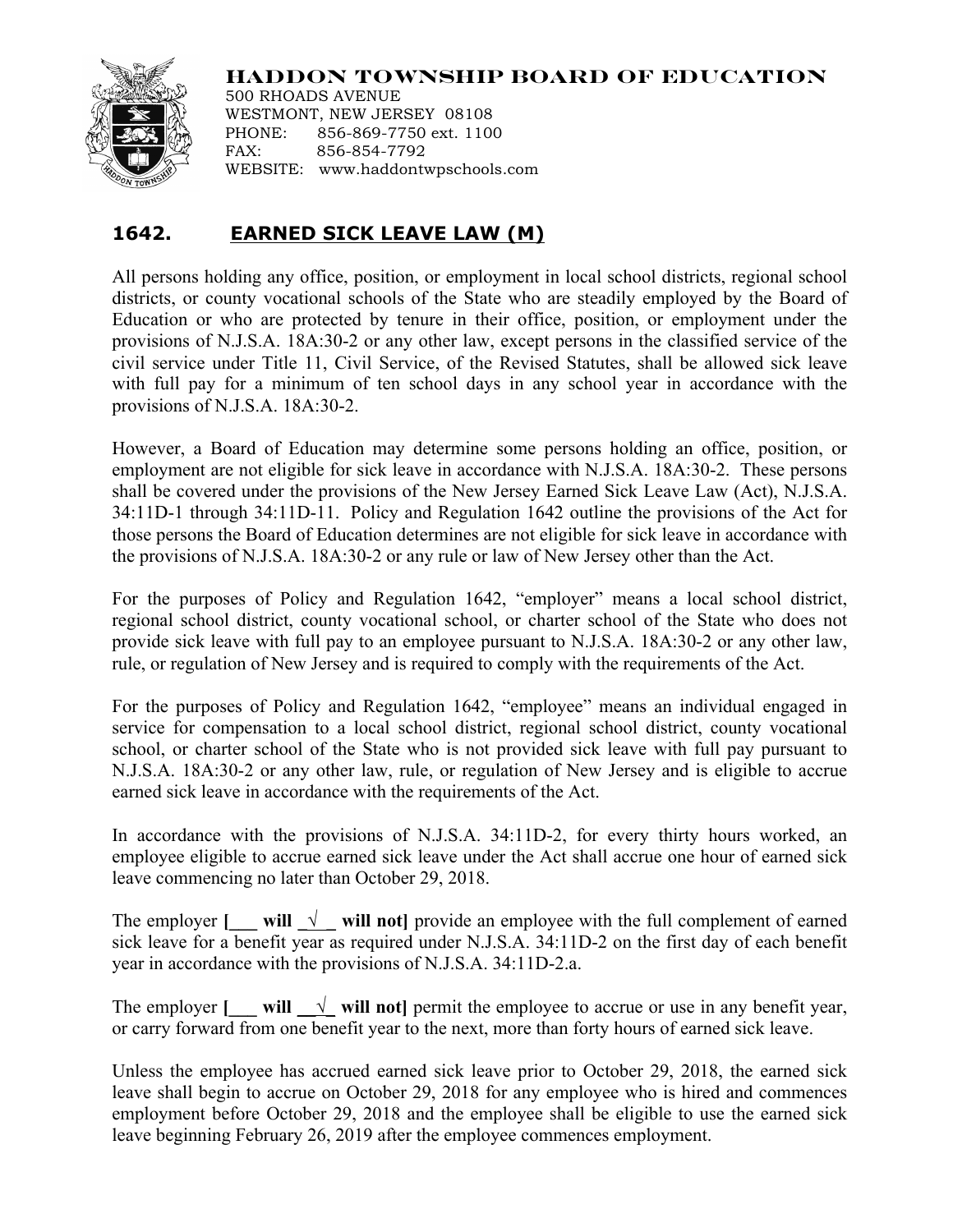If the employee's employment commences after October 29, 2018, the earned sick leave shall begin to accrue upon the date that employment commences. The employee shall be eligible to use the earned sick leave

## **Select one option below:**

 $\sqrt{\phantom{a}}$  **Option 1** - beginning on the 120<sup>th</sup> calendar day after the employee commences employment.

## **OR**

**Option 2** - \_\_\_\_\_ days after employment commences, but no longer than 120 calendar days after employment commences.**]**

The employer shall be in compliance with N.J.S.A. 34:11D-2 if the employer offers paid time off to an employee, which is fully paid and shall include, but is not limited to personal days, vacation days, and sick days, and may be used for the purposes of N.J.S.A. 34:11D-3 in the manner provided by the Act, and is accrued at a rate equal to or greater than the rate described in N.J.S.A. 34:11D-2.

The employer shall pay the employee for earned sick leave at the same rate of pay with the same benefits as the employee normally earns, except that the pay rate shall not be less than the minimum wage required for the employee pursuant to N.J.S.A. 34:11-56a4.

The employer shall permit an employee to use the earned sick leave accrued pursuant to the Act for any of the reasons outlined in N.J.S.A. 34:11D-3.a.

No employer shall take retaliatory personnel action or discriminate against an employee who accrues sick leave under the Act because the employee requests or uses earned sick leave either in accordance with the Act or the employer's own earned sick leave policy for employees covered under the Act. Any complaints alleging a violation of the Act shall be filed in accordance with the provisions of N.J.S.A. 34:11D-4.

In accordance with N.J.S.A. 34:11D-5, failure of the employer to comply with the provisions of the Act shall be regarded as a failure to meet the wage payment requirements of the "New Jersey State Wage and Hour Law."

The employer shall retain records documenting hours worked and earned sick leave taken by employees covered under the Act in accordance with the provisions of N.J.S.A. 34:11D-6.

The employer shall provide notification, in a form issued by the Commissioner of Labor and Workforce Development, to employees of their rights under the Act; post the notification; and provide a copy of the notification to employees eligible to accrue earned sick leave under the Act in accordance with the provisions of N.J.S.A. 34:11D-7.

N.J.S.A. 34:11D-1 through 34:11D-11